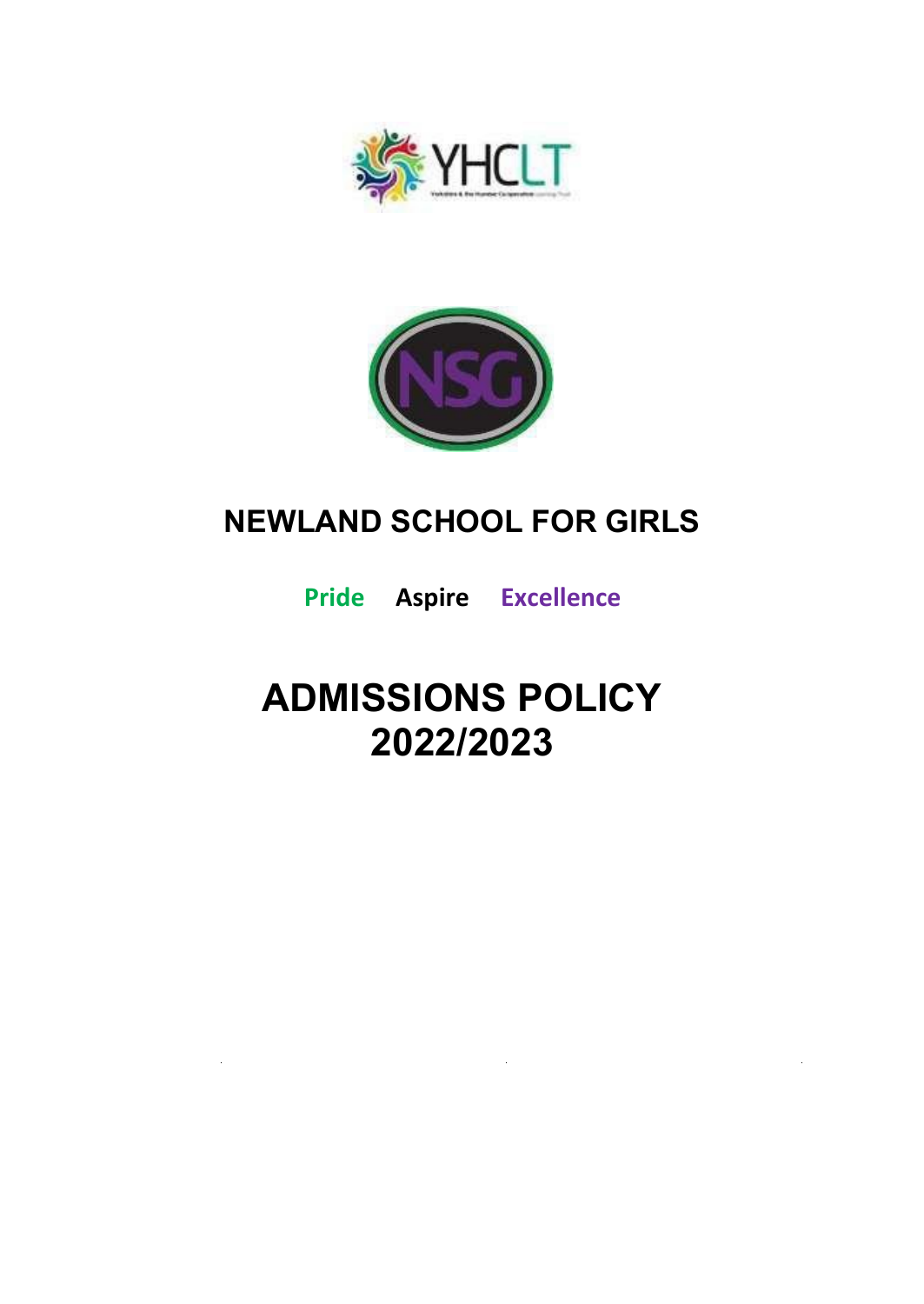### **Admission Criteria for the Academy in Hull 2022/23:**

#### **Newland School for Girls**

An admission number will be published showing the maximum number of pupils that the school will admit in the Autumn Term 2022. Parents are given the opportunity to express three preferences for a secondary school. Published criteria are used to decide which children should be offered the available places.

In secondary schools an equal preference system operates, whereby the three parental preferences are given equal status. Each preference will be considered equally against the admissions criteria. The allocation of school places is based on parental preference following the High Court judgment against Rotherham LA. Parents/carers are required to submit applications under the arrangements set out in the co-ordinated admissions scheme.

Applications for pupils having statements of special educational needs/educational health and care plans (EHCP) will be dealt with in accordance with the Code of Practice on Special Educational Needs and disabilities. W here a school is named in part 4 of a child's statement or recorded in the Educational Health and Care Plan, following consultation with the Head and Governors, the governing bodies are required to admit the pupil. After the allocation of statemented/EHCP pupils, where the number of applications is greater than the remaining places the following criteria will be applied in the order set out below:

#### **Newland School for Girls Admission Criteria**

- 1. Children in public care at the time when preferences are expressed and who are still in pubic care at the time of their admission to school, and those who have been previously looked after, (see note (iv) below). This includes children who have been looked after pupils in other countries and then adopted.
- 2. Having a sister who will be attending the school at the expected time of admission (see note (ii) below)
- 3. Geographical, with priority given to those living nearest to the school (see notes (i) and (iii) below)

Criteria 2 and 3 will be used as a **tie-breaker** for other criteria.

#### **Notes for Community Schools**

(i) Residence is defined as the normal family address where the child resides. The qualification date is the closing date for applications under the co-ordinated admissions scheme. (W here families change normal address after the closing date but before the allocation process has started this can be considered under the review procedure). W here parents live at separate addresses and have joint custody, the address used will be the one where the child spends the main part of the school week (i.e. Sunday night to Thursday night inclusive). Childcare arrangements involving relative's addresses do not qualify as normal family addresses for this purpose unless there is a court Residence Order in place.

(ii) Sisters include children with the same natural parentsliving at the same address, children with the same natural parents living at different addresses (e.g. due to separation of natural parents) half- sisters living at the same address, step-sisters living at the same address – children living as part of the same family unit with their parents/carers at the same address.